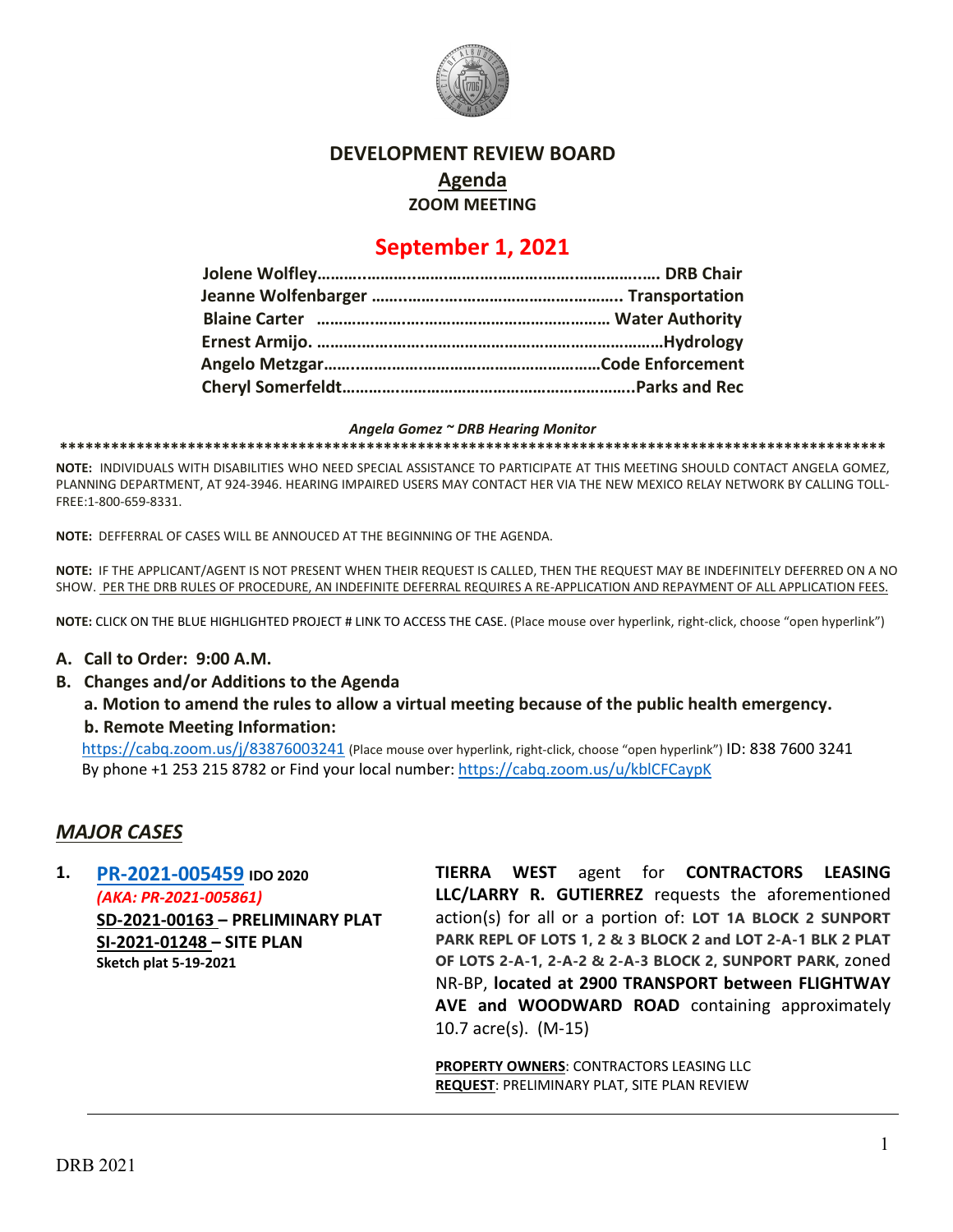| 2. | PR-2021-004961 IDO 2019<br>SD-2021-00154 - PRELIMINARY PLAT                                                                                             | ADELLA GALLEGOS, AG SERVICES agent for TONY L &<br><b>PHYLLIS JARAMILLO</b> requests the aforementioned action(s)<br>for all or a portion of: LOT 17, BLOCK 16, NORTH<br>ALBUQUERQUE ACRES TRACT A, UNIT B, zoned NR-C,<br>located at 5901 CARMEL NE between SAN PEDRO and PAN<br><b>AMERICAN</b> containing approximately 0.72<br>$\arccos 0$ .<br>$(C-18)$ [Deferred from 8/18/21]<br>PROPERTY OWNERS: MESA VERDE CONSTRUCTION & DEVELOPMENT<br>LLC, TONY L AND PHYLLIS JARAMILLO<br>REQUEST: PRELIMINARY PLAT TO DEDICATE ROW |
|----|---------------------------------------------------------------------------------------------------------------------------------------------------------|----------------------------------------------------------------------------------------------------------------------------------------------------------------------------------------------------------------------------------------------------------------------------------------------------------------------------------------------------------------------------------------------------------------------------------------------------------------------------------------------------------------------------------|
| З. | PR-2020-004138 IDO IDO 2019<br>SI-2021-00574- SITE PLAN DRB                                                                                             | JEEBS AND ZUZU LLC agent for MESA APARTMENTS LLC<br>requests the aforementioned action(s) for all or a portion<br>of: TRACT A-4, MESA DEL SOL INNOVATION PARK zoned<br>PC, located on UNIVERSITY BLVD and BOBBY FOSTER RD SE<br>containing approximately $14.45$ acre(s). $(R-15 \& R-16)$<br>[Deferred from 5/19/21, 5/26/21, 6/23/21, 7/14/21, 7/28/21, 8/18/21]<br>PROPERTY OWNERS: MESA APARTMENTS LLC/MDS INVESTMENTS LLC<br><b>REQUEST:</b> SITE PLAN DRB FOR 318 UNIT MULTI-FAMILY COMPLEX                                |
| 4. | PR-2021-005740 IDO 2019<br>SI-2021-01051 - SITE PLAN AMENDMENT                                                                                          | <b>SCOTT ANDERSON</b> agent for <b>DANIEL CHAVEZ</b> requests the<br>aforementioned action(s) for all or a portion of: LOT II A1,<br>RENAISSANCE CENTER 2 zoned NR-BP, located on 4720<br>ALEXANDER between MONTANO and DESERT SURF<br>containing approximately 4.37 acre(s). (F-16)[Deferred from<br>8/4/21, 8/18/21]<br><b>PROPERTY OWNERS: DANIEL CHAVEZ</b><br><b>REQUEST: INCREASE TO THE APPROVED BUILDING HEIGHT</b>                                                                                                      |
| 5. | PR-2021-005717 IDO 2020<br>(AKA: PR-2021-005823)<br>SD-2021-00162 - PRELIMINARY PLAT<br>VA-2021-00310 - SIDEWALK WAIVER<br><b>Sketch plat 7-14-2021</b> | <b>RESPEC, JEREMY SHELL agent for DR HORTON requests the</b><br>aforementioned action(s) for all or a portion of: TRACT 2<br>UNIT 2, THE TRAILS zoned R-ML, located on OAK RIDGE<br>between UNIVERSE BLVD and TIJERAS CREEK RD<br>containing approximately 10.4 acre(s). (C-9)(Deferred from<br>8/25/21<br><b>PROPERTY OWNERS: SIERRA HEALTH SERVICES INC &amp; ETAL</b><br>REQUEST: CREATE 72 RESIDENTIAL LOTS AND 7 HOA TRACTS FROM<br><b>ONE EXISTING PARCEL</b>                                                              |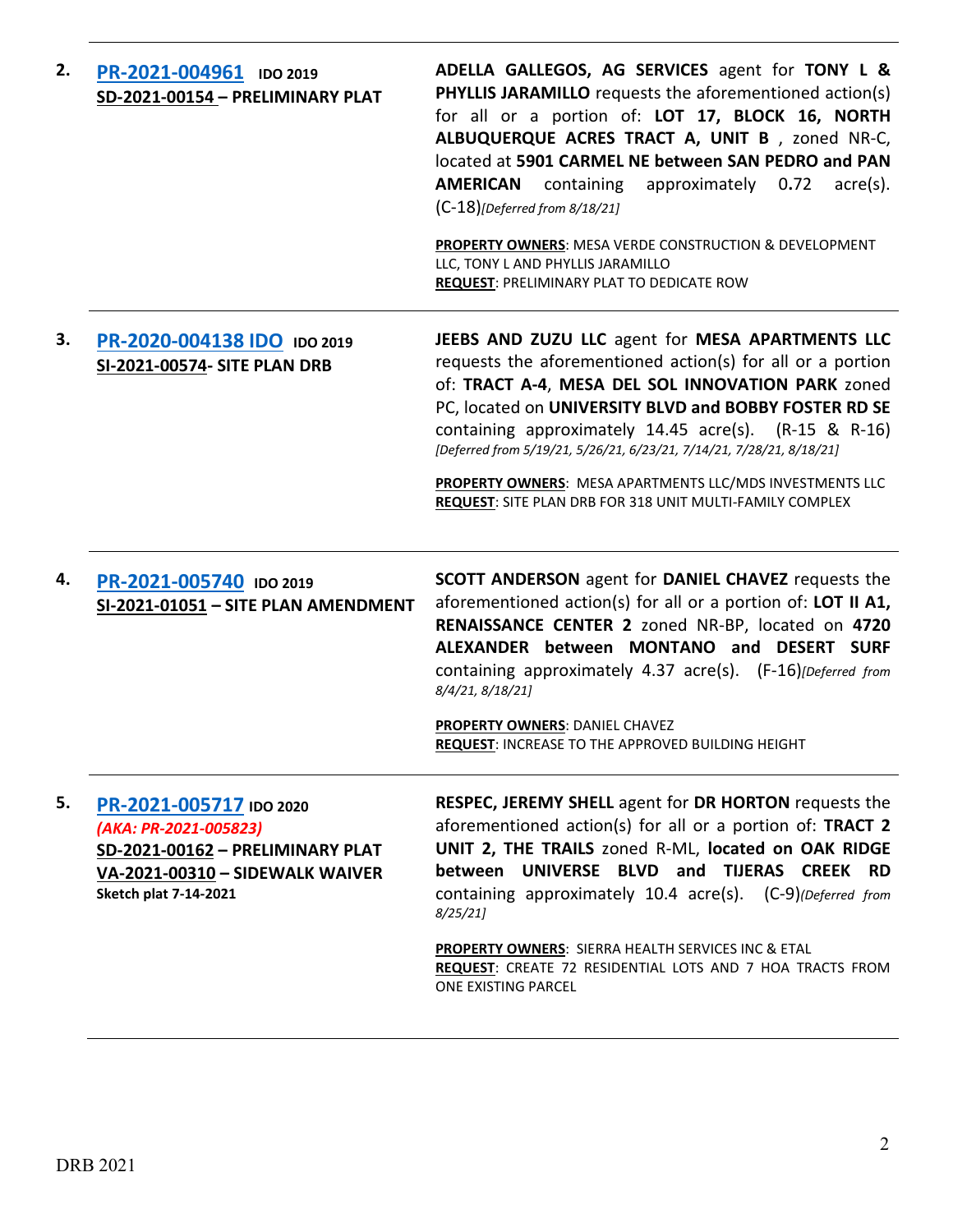| 6. | PR-2020-005689 IDO 2019<br>SI-2021-00987 - SITE PLAN AMENDMENT | CONSENSUS PLANNING INC.<br>agent for <b>LEGACY</b><br>DEVELOPMENT & MANAGEMENT LLC (KLG 10, LLC),<br>requests the aforementioned action(s) for all or a portion<br>of: TRACT B-1-A, MESA DEL NORTE ADDITION zoned MX-<br>M, located on <b>CONSTITUTION</b> AVE NE, between<br>LOUISIANA BLVD NE and MESILLA ST NE containing<br>approximately $1.7414$ acre(s). (J-19) [Deferred from $8/11/21$ ,<br>8/25/21<br><b>PROPERTY OWNERS: LEGACY DEVELOPMENT &amp; MANAGEMENT LLC</b><br>(KLG 10, LLC) |
|----|----------------------------------------------------------------|--------------------------------------------------------------------------------------------------------------------------------------------------------------------------------------------------------------------------------------------------------------------------------------------------------------------------------------------------------------------------------------------------------------------------------------------------------------------------------------------------|
|    |                                                                | <b>REQUEST: 151 UNIT MULTI-FAMILY RESIDENTIAL DEVELOPMENT</b>                                                                                                                                                                                                                                                                                                                                                                                                                                    |

## *MINOR CASES*

| 7. | PR-2019-002253 IDO 2019<br>SD-2021-00140 - PRELIMINARY/FINAL<br><b>PLAT</b><br><b>Sketch plat 8-19-2020</b>           | <b>JUANITA GARCIA - JAG PLANNING AND ZONING agent for</b><br>OLD TOWN PLAZA, LLC C/O JOYCE T. BATTAGLIA requests<br>the aforementioned action(s) for all or a portion of: TRACT<br>B, LANDS OF CASA DE ARMIJO, LA PLACITA PATIO<br>MARKETS AND PLAZA HACIENDA zoned MX-T, located at<br>302 SAN FELIPE between MOUNTAIN RD NW and CENTRAL<br>containing approximately 2.17<br>acre(s).<br>NW.<br><b>AVE</b><br>$(J-13)$ [Deferred from 7/21/21, 8/18/21] |
|----|-----------------------------------------------------------------------------------------------------------------------|----------------------------------------------------------------------------------------------------------------------------------------------------------------------------------------------------------------------------------------------------------------------------------------------------------------------------------------------------------------------------------------------------------------------------------------------------------|
|    |                                                                                                                       | <b>PROPERTY OWNERS: OLD TOWN PLAZA, LLC</b><br><b>REQUEST:</b> SUBDIVIDE EXISTING TRACT INTO 2 SEPARATE TRACTS                                                                                                                                                                                                                                                                                                                                           |
| 8. | PR-2020-004256<br><b>IDO 2019</b><br>SD-2021-00141 - PRELIMINARY/FINAL<br><b>PLAT</b><br><b>Sketch plat 8-19-2020</b> | CSI - CARTESIAN SURVEYS, INC. agent for GLEN EFFERTZ<br>requests the aforementioned action(s) for all or a portion<br>of: TRACT A, LAND OF GLEN EFFERTZ zoned R-1B, located<br>at 2918 MOUNTAIN RD NW between LAGUNA SECA LANE<br>NW and MONTOYA ST NW containing approximately<br>0.8661 acre(s). (J-12) [Deferred from 7/21/21, 7/28/21, 8/4/21,                                                                                                       |

*8/18/21]*

**PROPERTY OWNERS**: MELINDA GARCIA & GLEN EFFERTZ **REQUEST**: REQUEST PLAT REVIEW FOR MINOR SUBDIVISION CREATING TWO NEW TRACTS FROM ONE EXISTING TRACT, GRANT EASEMENTS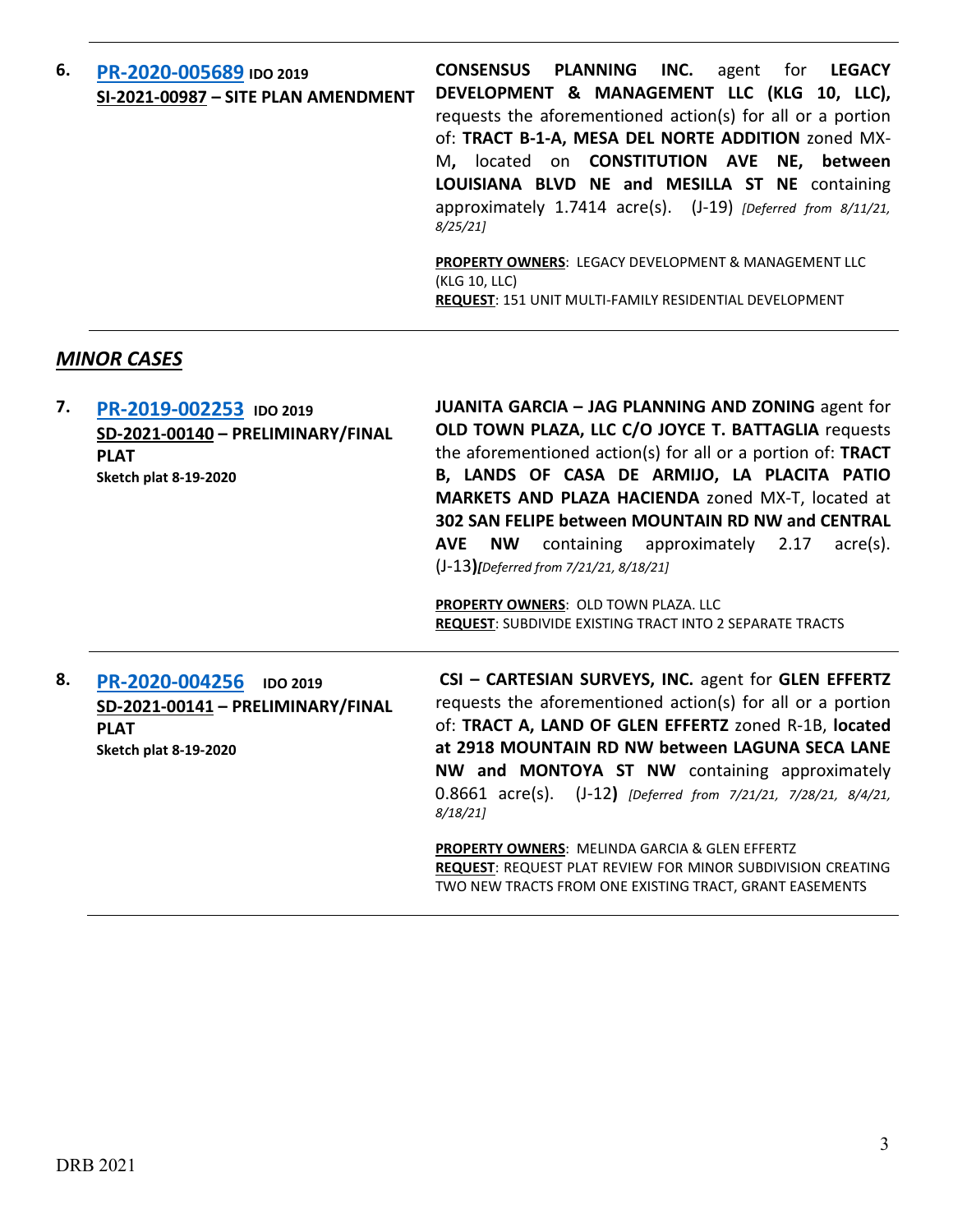| 9.  | PR-2018-001695 IDO 2019<br>SD-2021-00070 - PRELIMINARY/FINAL<br><b>PLAT</b>                  | NOVUS PROPERTIES LLC, MICHAEL MONTOYA, TRULA<br>HOWE requests the aforementioned action(s) for all or a<br>portion of TRACT B, FOUNTAIN HILLS PLAZA SUBDIVISION,<br>zoned NR-C, located on NUNZIO AVE NW between EAGLE<br>RANCH RD NW between EAGLE RANCH RD NW and VISTA<br>FUENTE RD NW, containing approximately 3.8568 acre(s).<br>(C-12)[Deferred from 4/14/21, 5/26/21, 6/23/21, 8/25/21]<br><b>PROPERTY OWNERS: NOVUS PROPERTIES LLC</b><br>REQUEST: FINAL PLAT TO SUBDIVIDE TRACT B INTO B1, B2, B3, B4                                            |
|-----|----------------------------------------------------------------------------------------------|------------------------------------------------------------------------------------------------------------------------------------------------------------------------------------------------------------------------------------------------------------------------------------------------------------------------------------------------------------------------------------------------------------------------------------------------------------------------------------------------------------------------------------------------------------|
| 10. | PR-2019-002609<br>SD-2020-00217 - PRELIMINARY/FINAL<br><b>PLAT</b>                           | ARCH + PLAN LAND USE CONSULTANTS agent(s) for JABRE<br><b>INVESTMENTS LLC</b> request(s) the aforementioned action(s)<br>for all or a portion of: LOT 14, FLORAL GARDENS, zoned R-<br>1, located at 2454 ROSE NW between FLORAL RD and<br><b>SARITA AVE, containing approximately 0.4117 acre(s). (H-</b><br>13) [Deferred from 12/16/20, 1/27/21, 2/24/21, 3/31/21, 4/28/21, 5/19/21,<br>6/23/21, 7/28/21]<br>PROPERTY OWNERS: JABRE INVESTMENTS LLC<br><b>REQUEST: CREATE 2 LOTS FROM 1 EXITING LOT</b><br>** APPLICANT REQUESTS DEFERRAL TO OCTOBER 6th |
| 11. | PR-2019-002738<br>SD-2021-00018 - PRELIMINARY/FINAL<br><b>PLAT</b><br>(Sketch Plat 10/14/20) | ARCH + PLAN LAND USE CONSULTANTS agent(s) for<br>McDONALD'S REAL ESTATE COMPANY<br>request the<br>aforementioned action(s) for all or a portion of: LOTS A & B<br>BLOCK 101, BEL AIR SUBDIVISION, zoned MX-M, located at<br>5900 MENAUL BLVD NE, containing approximately 0.9457<br>acre(s). (H-18) [Deferred from 2/3/21, 2/24/21, 3/17/21, 4/28/21,<br>5/19/21, 6/23/21, 7/28/21]<br>PROPERTY OWNERS: MCDONALDS REAL ESTATE COMPANY<br>REQUEST: LOT CONSOLIDATION FOR 2 LOTS INTO 1 LOT<br>** APPLICANT REQUESTS DEFERRAL TO OCTOBER 6th                 |

*SKETCH PLAT*